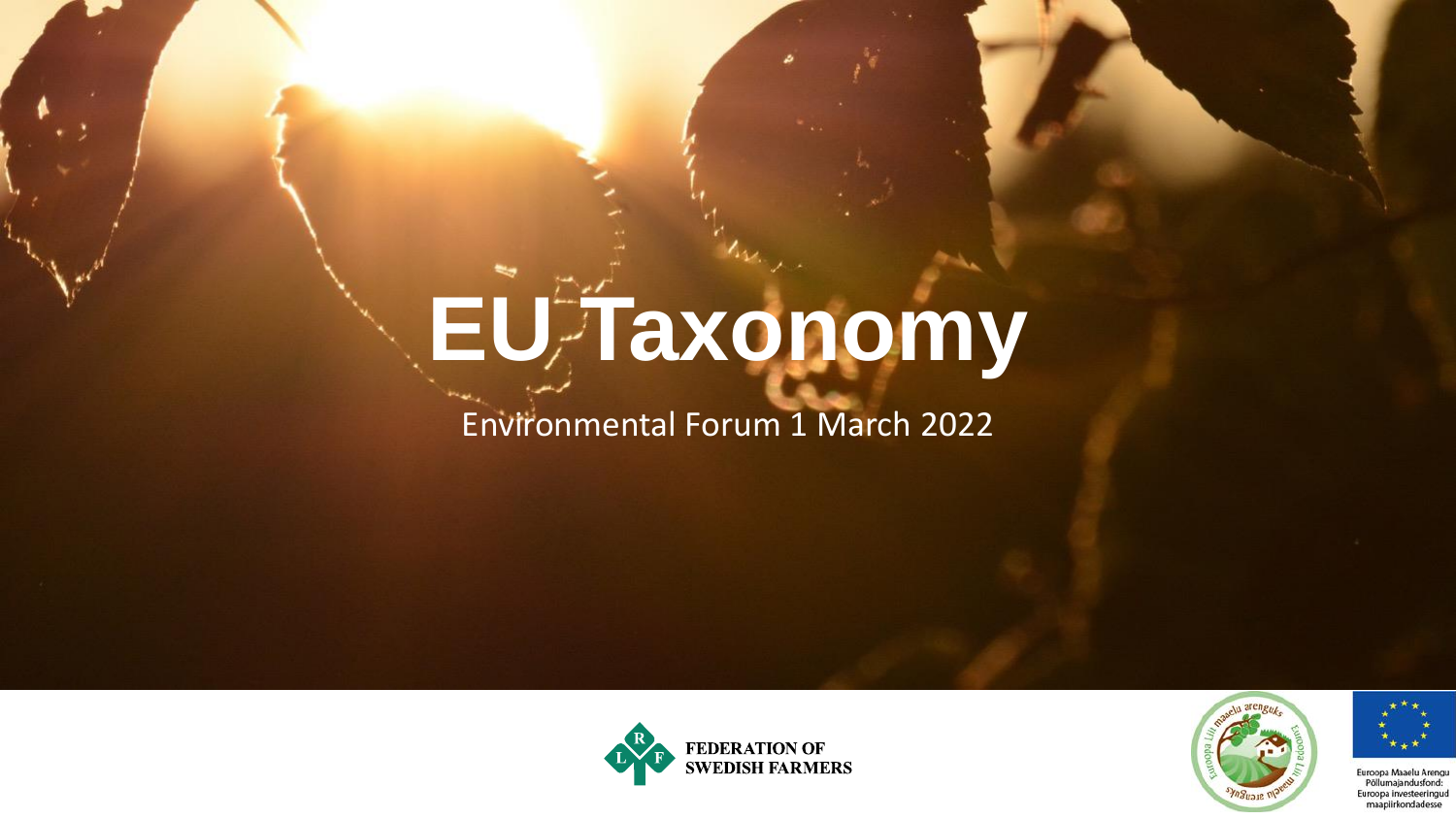### **What?**

- Guide investments
- Harmonisation
- Transparency
- Green Bonds
- Financial products

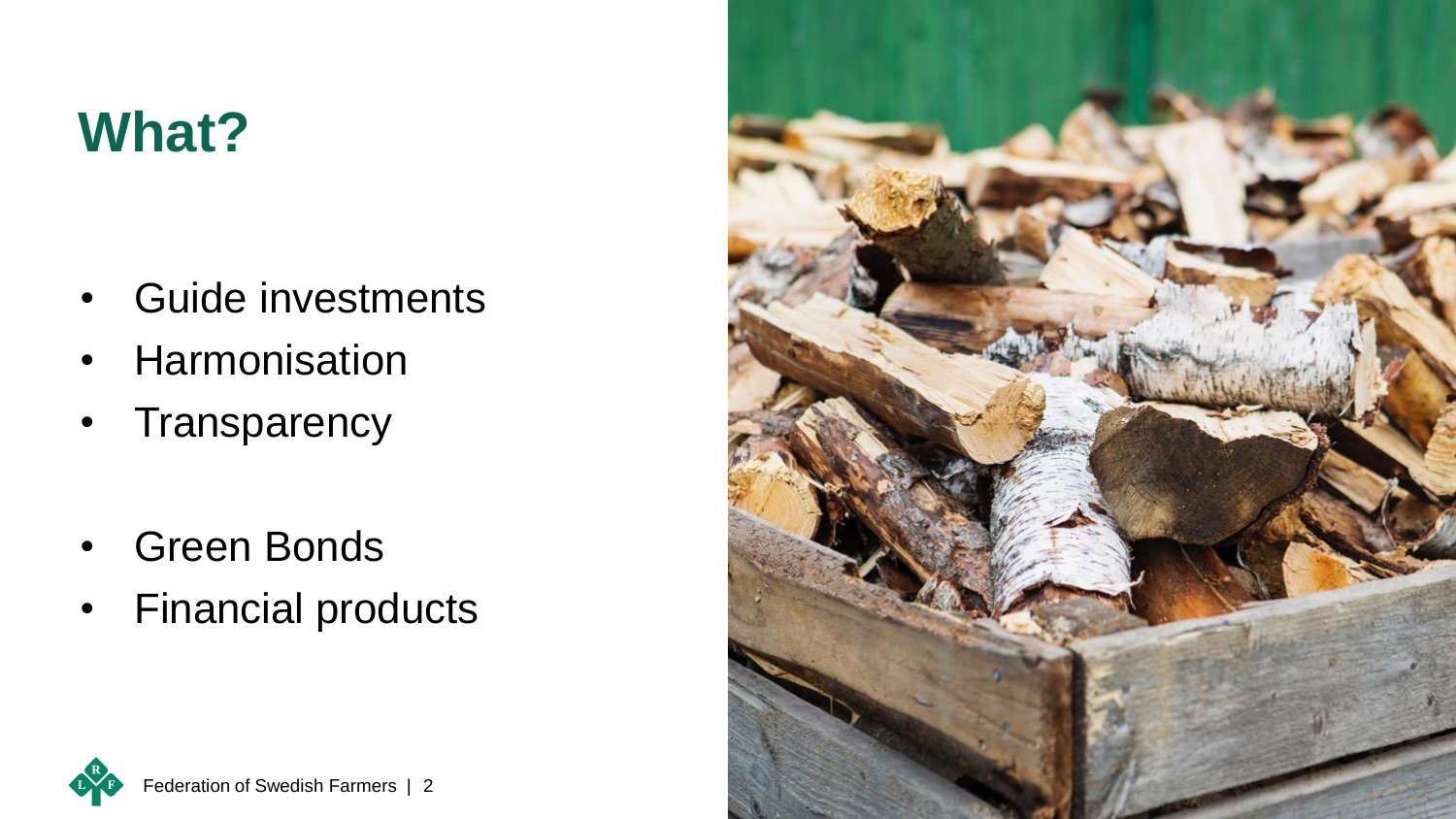### **Who?**

- **Member States**
- Financial actors on the EU market
- Corporate Sustainability Reporting Directive
- **Trickle down**
- Value chains
- Other EU funding

Federation of Swedish Farmers | 3

• Market impact

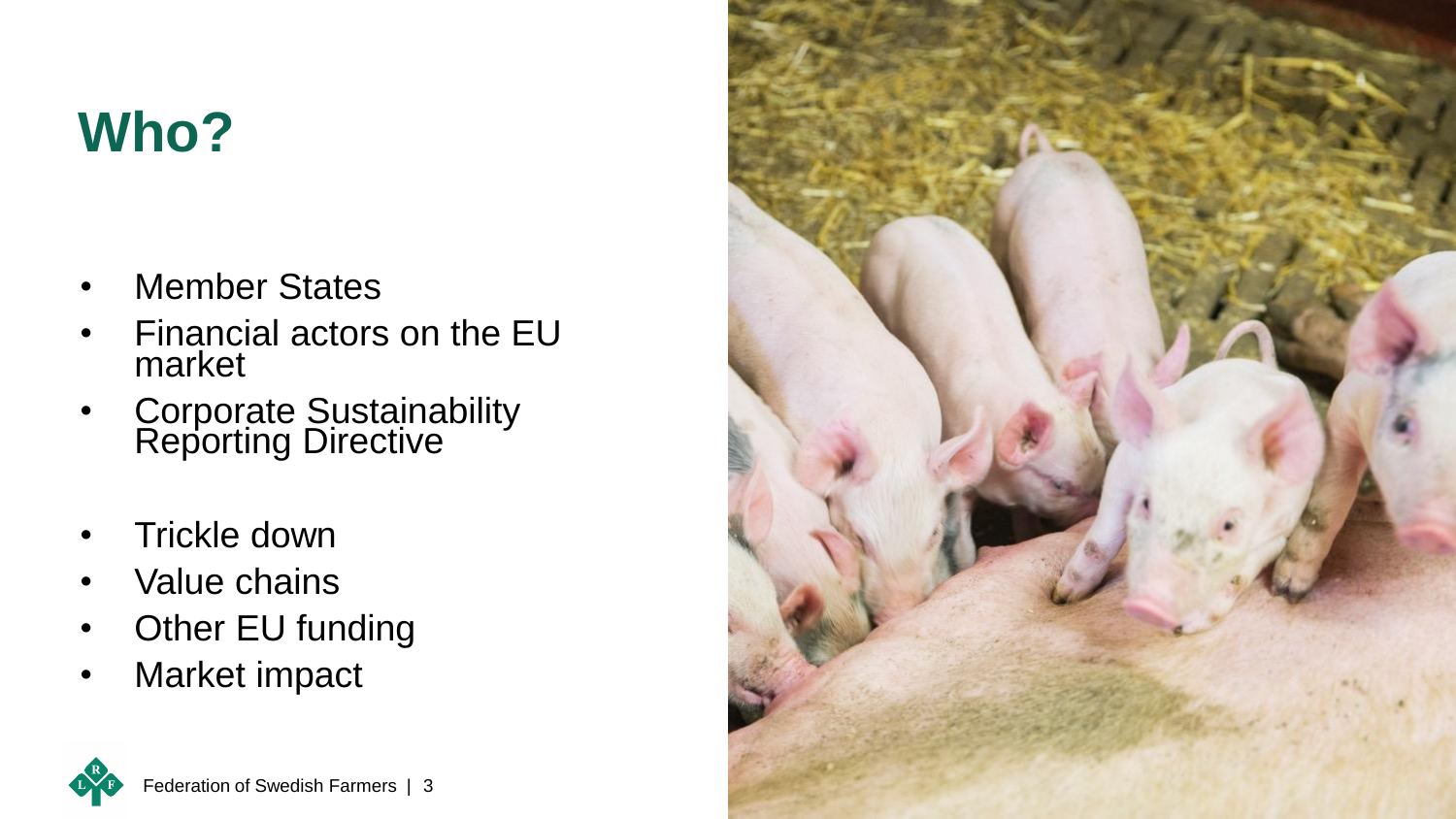

**CHAPTER II** 

**ENVIRONMENTALLY SUSTAINABLE ECONOMIC ACTIVITIES** 

Article 3

#### Criteria for environmentally sustainable economic activities

For the purposes of establishing the degree to which an investment is environmentally sustainable, an economic activity shall qualify as environmentally sustainable where that economic activity:

- (a) contributes substantially to one or more of the environmental objectives set out in Article 9 in accordance with Articles  $10 to 16$
- (b) does not significantly harm any of the environmental objectives set out in Article 9 in accordance with Article 17;
- (c) is carried out in compliance with the minimum safeguards laid down in Article 18; and
- (d) complies with technical screening criteria that have been established by the Commission in accordance with Article 10  $(3)$ , 11(3), 12(2), 13(2), 14(2) or 15(2).
	- At least one  $SC = good$ enough
	- No DNSH or safeguards = too bad

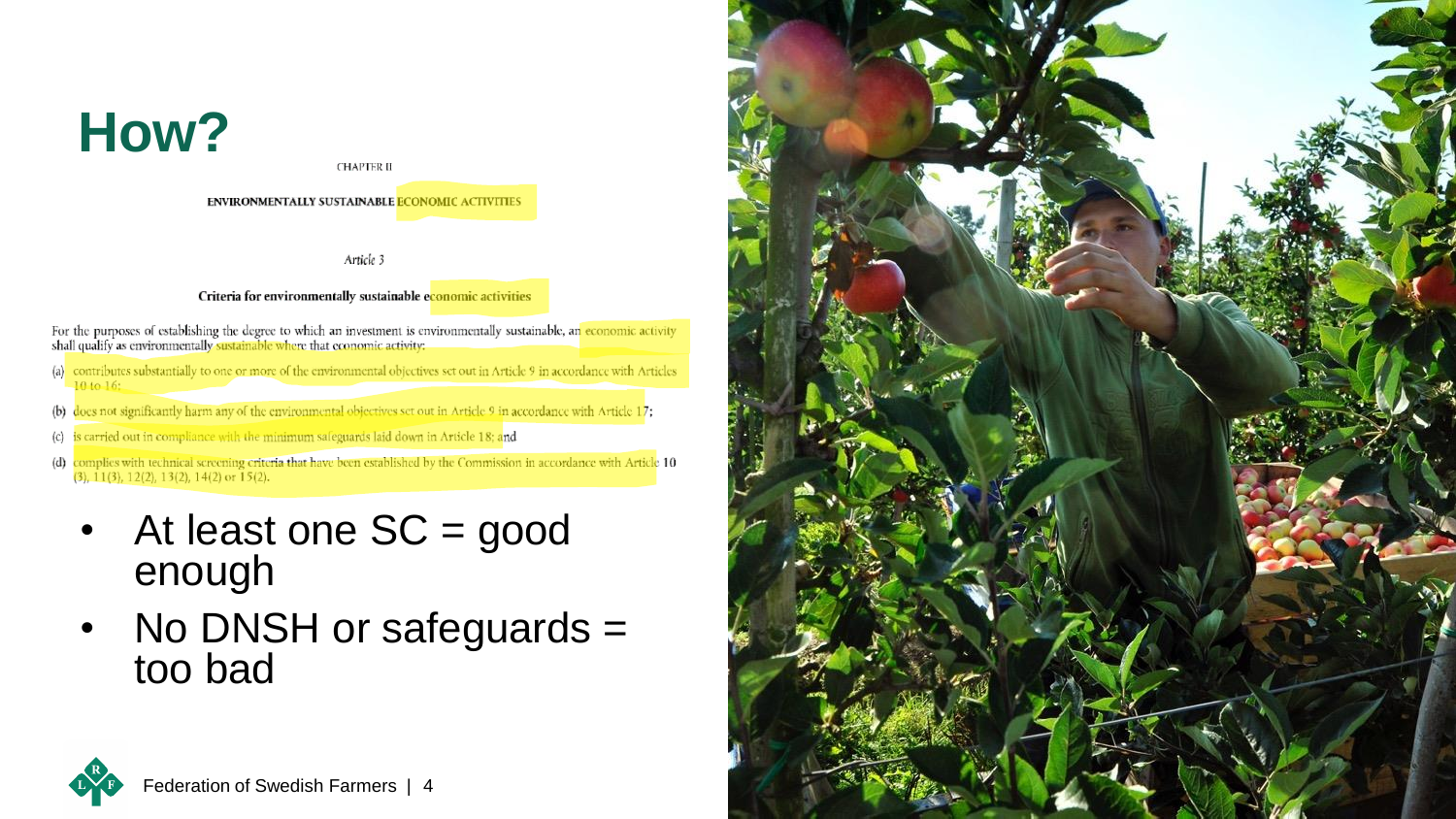### **How?**

Article 9

### **Environmental objectives**

For the purposes of this Regulation, the following shall be environmental objectives:

- (a) climate change mitigation;
- (b) climate change adaptation;
- (c) the sustainable use and protection of water and marine resources;
- (d) the transition to a circular economy;
- (e) pollution prevention and control;
- (f) the protection and restoration of biodiversity and ecosystems.

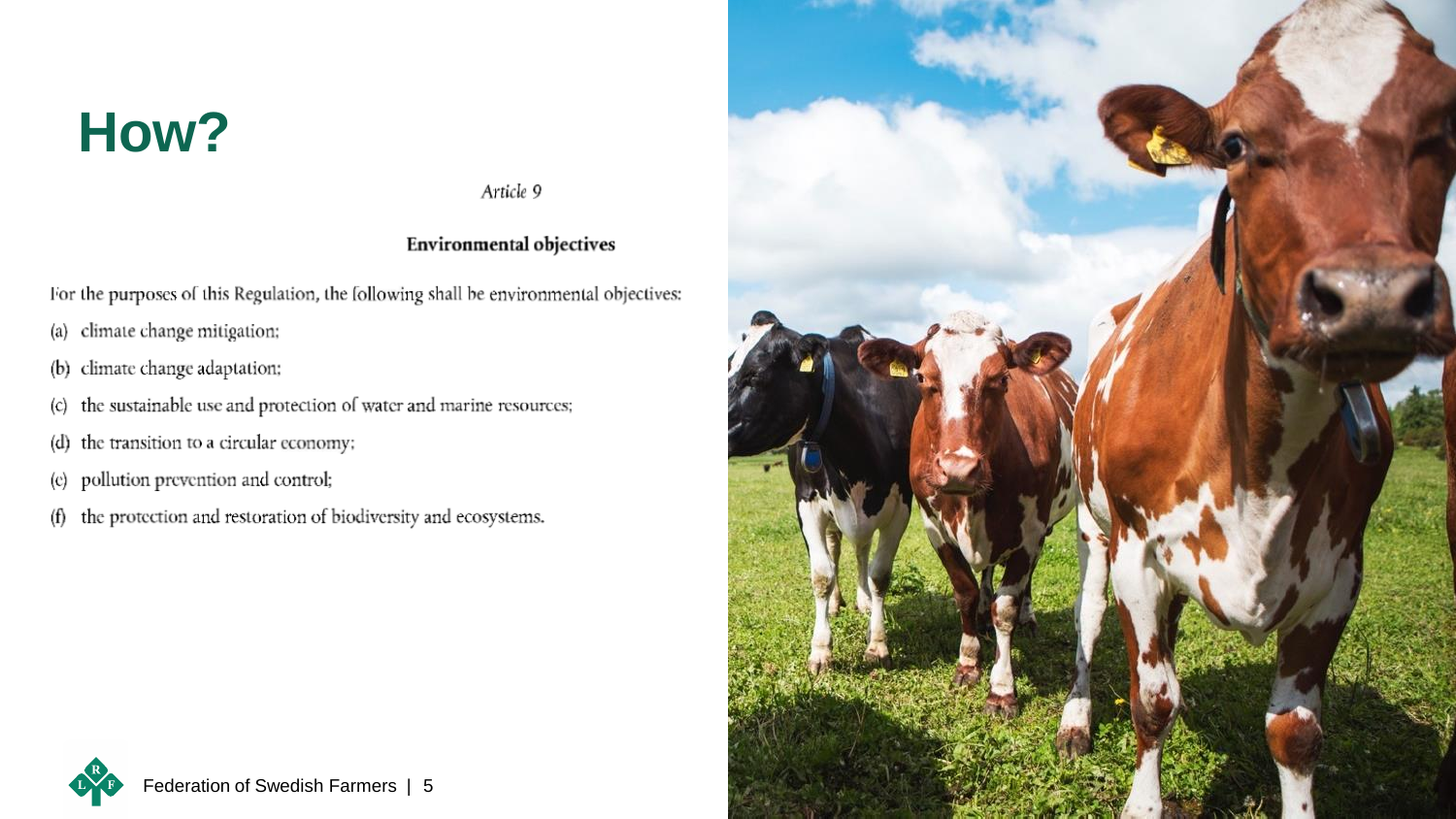### **How?**

- Global criteria, often very strict often overlapping
- Three levels: SC, DNSH and safeguards
- NACE codes (4 types of forestry, two types of agriculture,

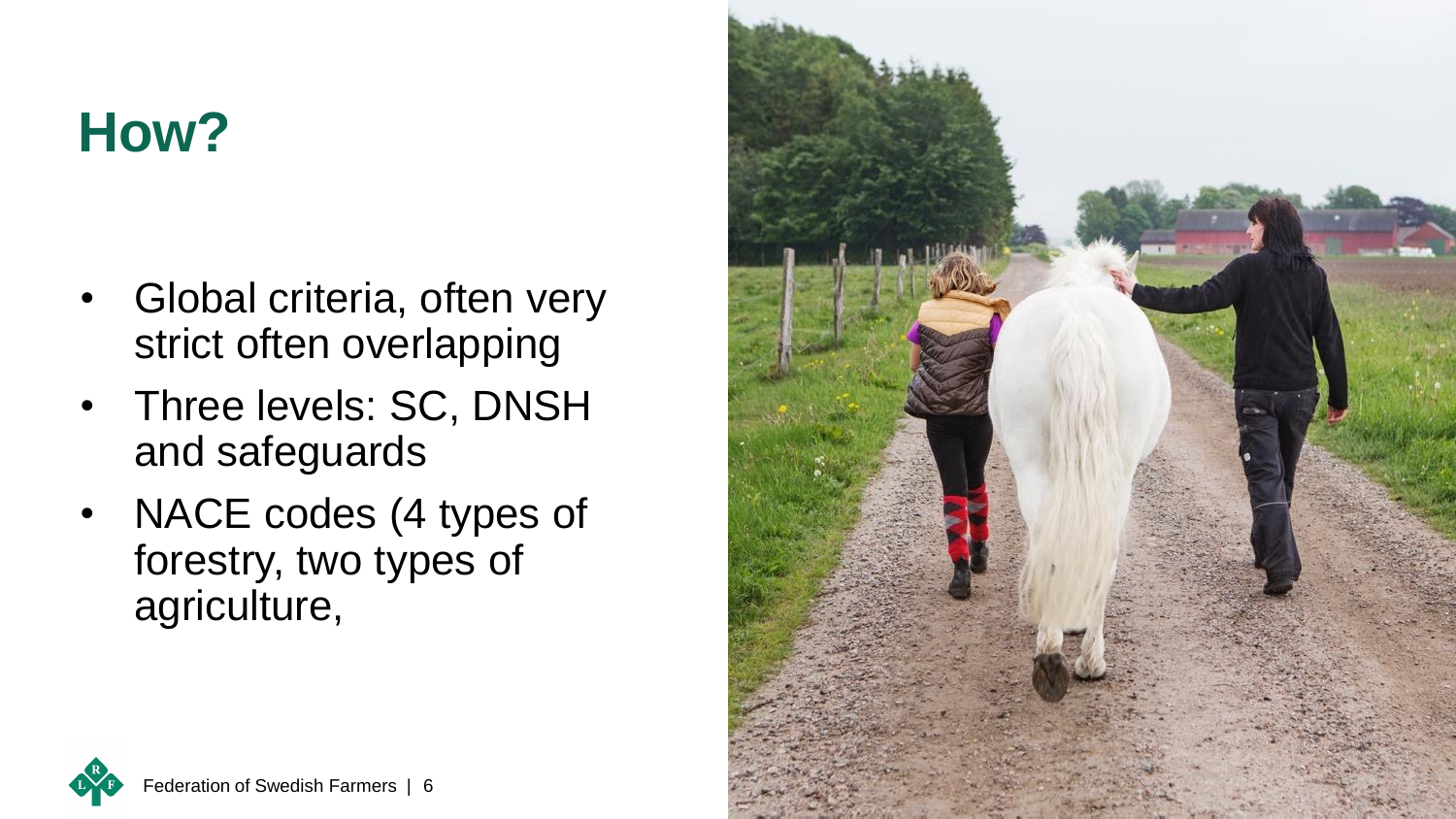### **When?**

- Delegated Acts 1 (2\*CC + DNSH) and 2 (PPC, W&M, CE, B&E)
- DA1 in force for forestry
- DA1 Agriculture and DA2 should be presented 2022?

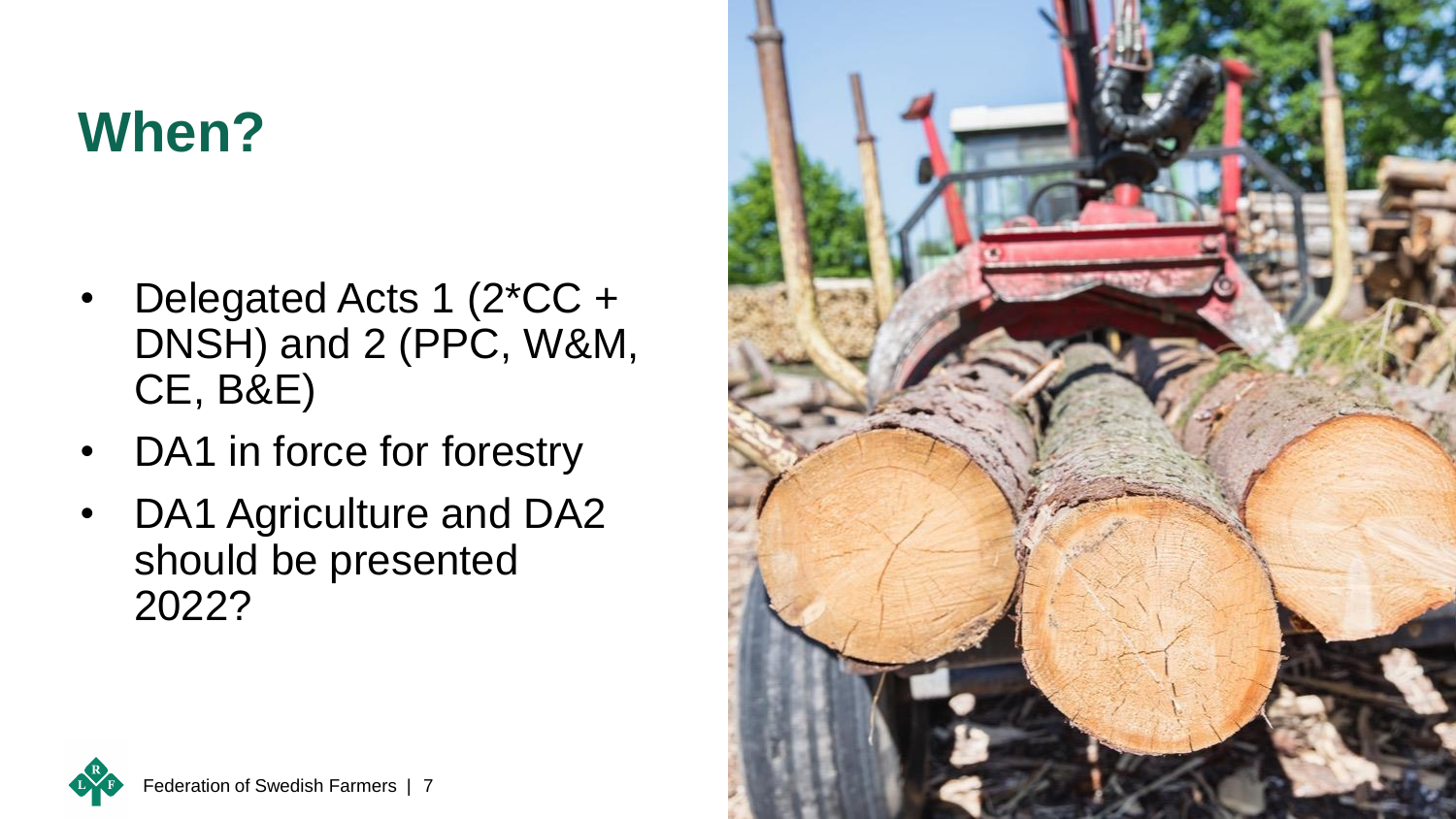## **Challenges?**

- Uncertainty!
- Ill-informed!
- Administrative burden
- Unfair
	- Harder on A&F
	- Harder on Nordic
- Value?

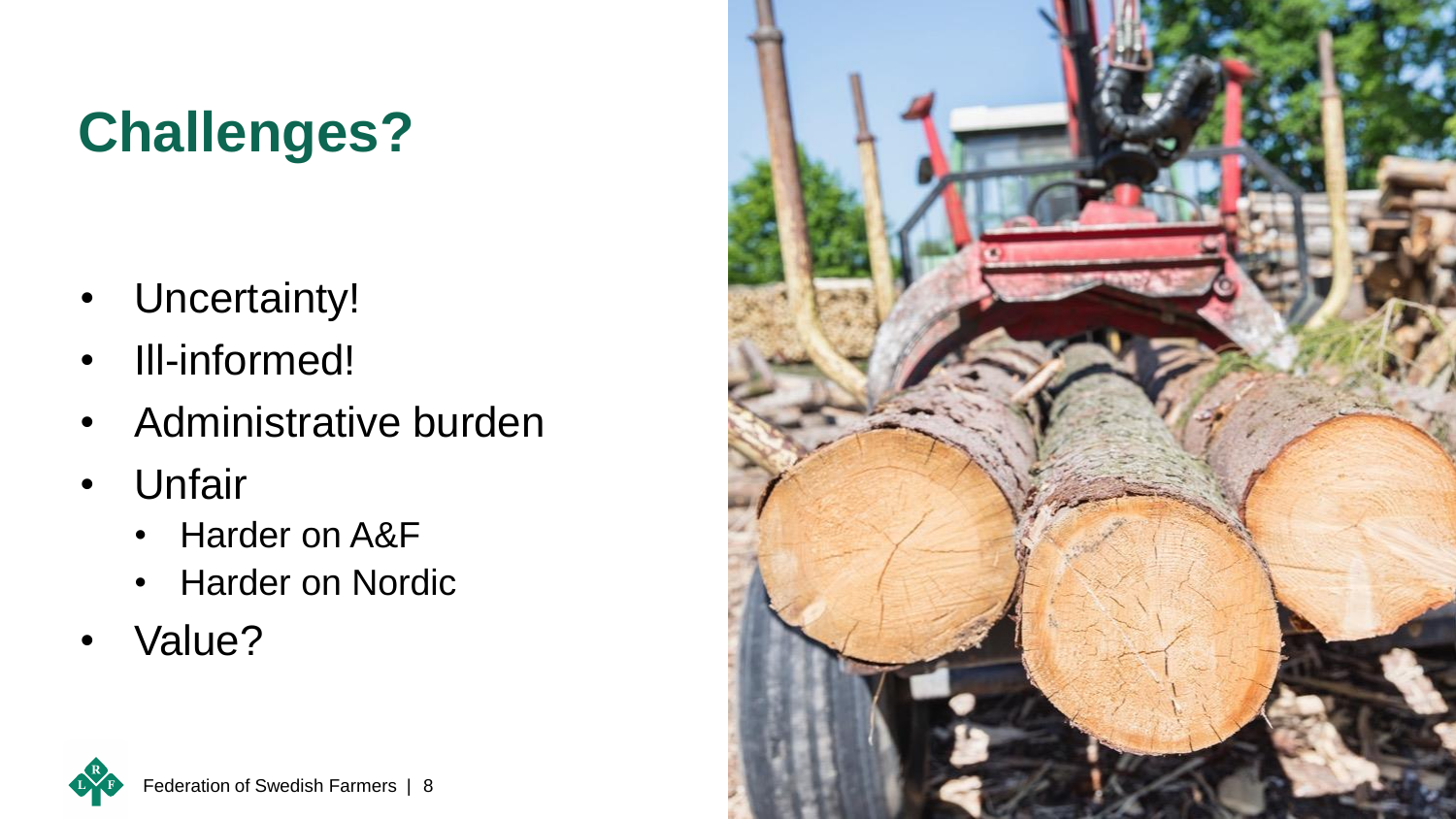### **Next steps**

- Publication by Platform
- Proposal by Commission
- Public consultations
- Final proposal by Commission
- Assessments/Vote by EP (SM) and EC (QM)
- Implemented by MS
- Enforced by MS